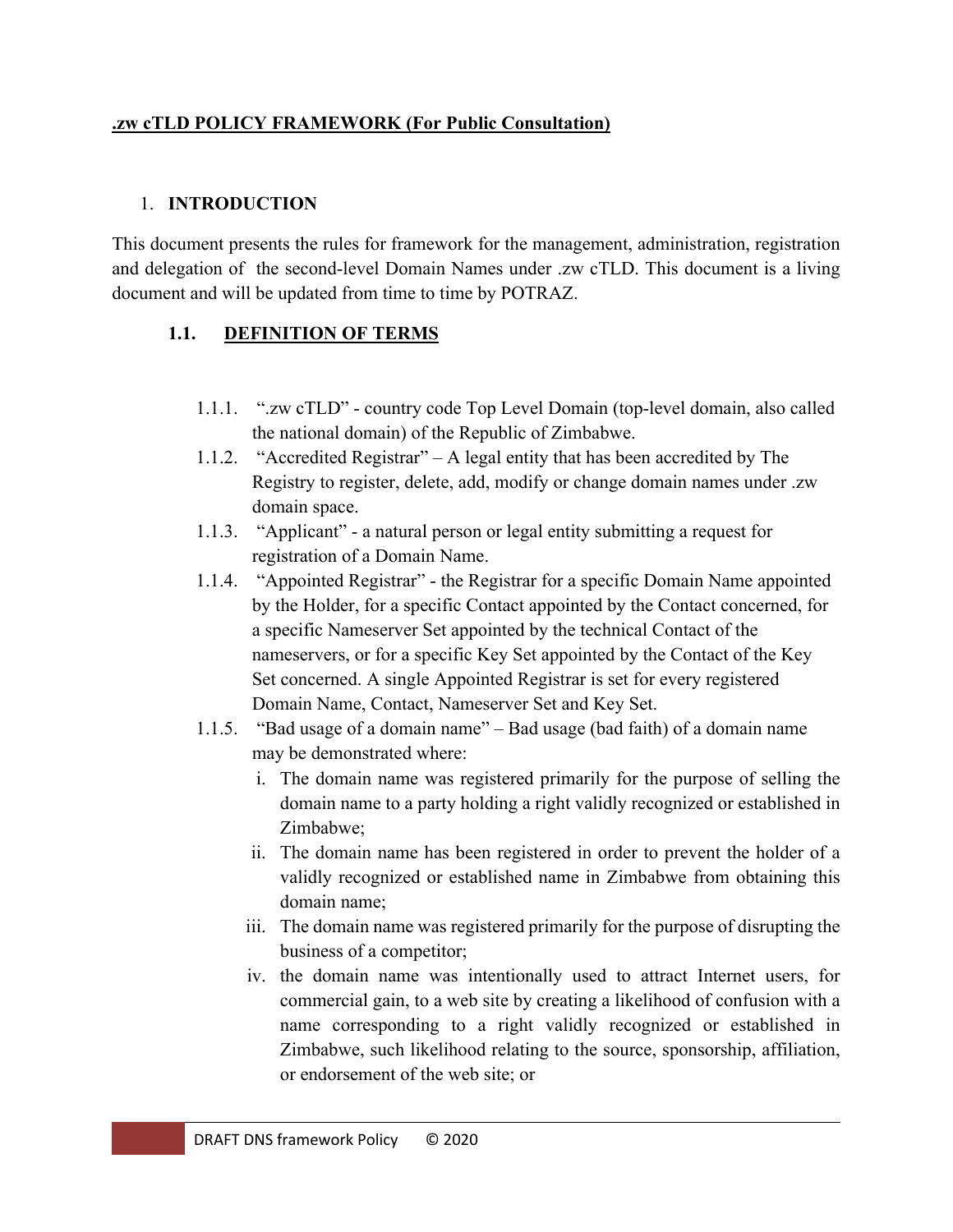- v. The domain name registered is a personal name for which there is no demonstrable link between the holder and the domain name registered.
- 1.1.6. "Central Register" a database of Domain Names, their holders and other persons administered by The Registry. The Central Register is the source for Domain Name delegation into the zw zone administered by the primary nameserver.
- 1.1.7. "Contact" the record of a specific person (natural or legal) maintained in the Central Registry. A Contact may be administrative, technical or in the Holder's role.
- 1.1.8. "Day of Expiration" the day following the day on which the expiration of the registered Domain Name occurs.
- 1.1.9. "Day of Registration" the day when the registration of the Domain Name in the Central Register occurs.
- 1.1.10. "Delegated Domain Name" a registered Domain Name for which The Registry maintains a record on the primary nameserver ("zw zones").
- 1.1.11. "Domain Name" third-level domain consisting of a combination of permissible characters.
- 1.1.12. "GDPR" -The General Data Protection Regulation from the European Union.
- 1.1.13. "Holder" natural person or legal entity who registered the Domain Name; if the name of the company or organization is not included in the record, the person who submitted the request for the Domain Name is considered the Holder; if the name of the company or organization is included, it is considered to be the Holder.
- 1.1.14. "ICANN" Internet Corperation for Assigned Names and Numbers
- 1.1.15. "IETF" Internet Engineering Task Force.
- 1.1.16. "Key Set" a record file containing at least one DS (Delegation Signer) record according to RFC4034 intended for secure delegation of the domain name by means of the DNSSEC technology and at least one technical Contact.
- 1.1.17. "Nameserver Set" a record file containing at least 2 nameservers and at least one technical Contact.
- 1.1.18. "**POTRAZ**" or "**The Regulator**" or "**The Authority**" the Postal and Telecommunications Regulatory Authority of Zimbabwe
- 1.1.19. "Registrar" a subject entitled to access in a defined way the Central Register and submits requests for the changes of records administered by the Central Register. All changes of the Central Register can be done only through a Registrar.
- 1.1.20. "Registry" or "The Registry"- an authorized organization for .zw domain name space management.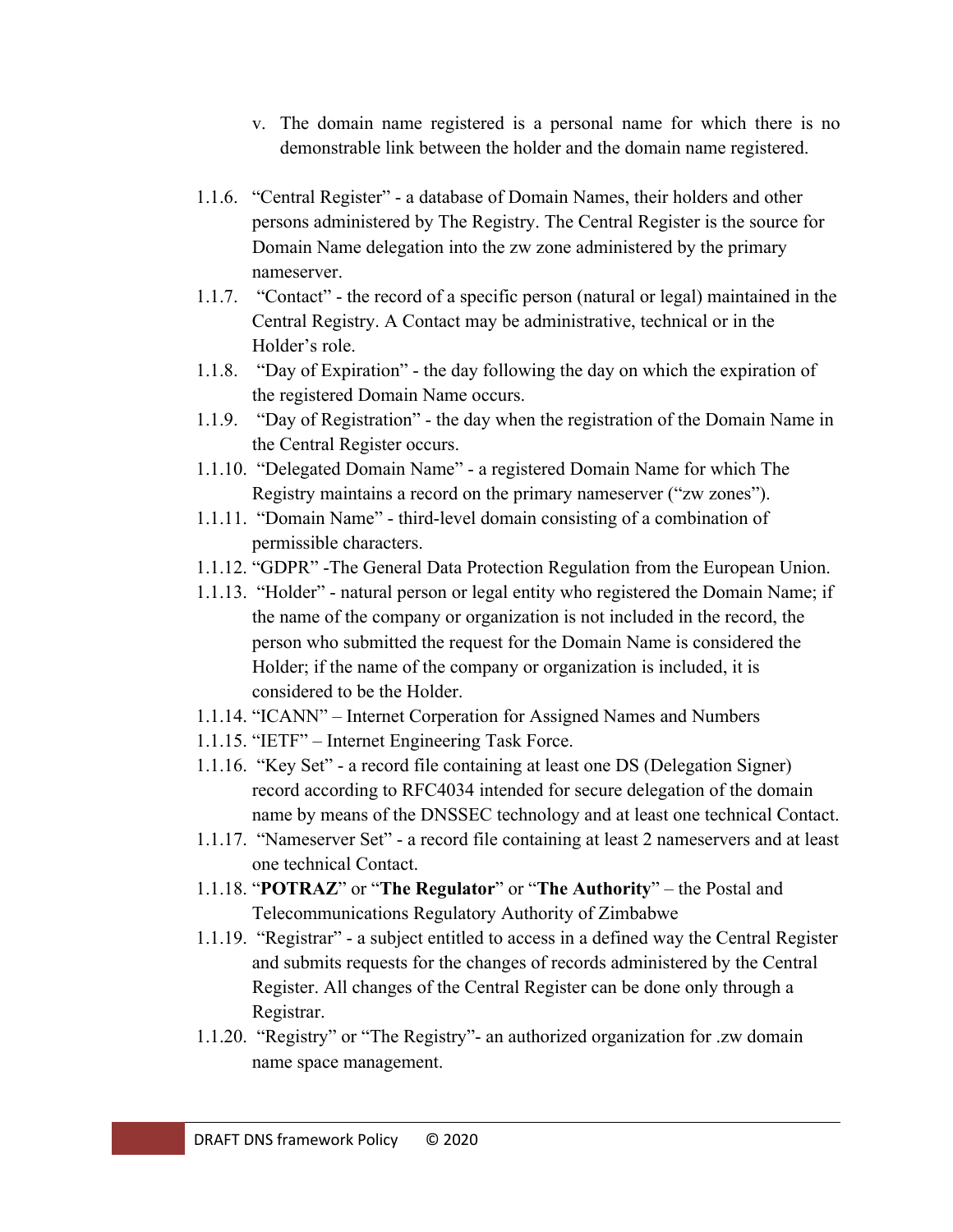- 1.1.21. "Rules for Dispute Resolution" a document published by The Registry, containing the Holder's public proposal of dispute resolution, which forms an integral part of the Rules for domain name registration.
- 1.1.22. "Rules for Registration" the document "Rules of Domain Names Registration under .zw cTLD" published by The Registry and The Authority.
- 1.1.23. "SLD" Second Level Domain which may be .gov.zw; .ac.zw; .net.zw; .org.zw; .co.zw; and any other that may be created by The Authority rules and regulations
- 1.1.24. "System Registrar" an accredited registrar who can conduct domain name registrations with zero credit.

# **2. ESTABLISHMENT OF THE DNS REGISTRY**

2.1. In line with its mandate, POTRAZ will license a private entity as an Application Services Provider to manage the .zw ccTLD. The Licensee is called the ZW DNS Registry or The Registry.

# **3. STRUCTURE OF ZW DNS**

- 3.1. The .zw zone will be divided into sub domains at the second level for the easy management and identification of services and owners.
- 3.2. The following sub-domains will be maintained

| .co.zw  | open to the general public             |
|---------|----------------------------------------|
| .gov.zw | reserved for government                |
| AC.ZW   | reserved for educational institutions  |
| .edu.zw | reserved for educational institutions  |
| .net.zw | reserved for network service providers |
| .org.zw | open to the general public             |

- 3.3. Unlimited generic .zw registrations will be opened to the public at the second level at a premium.
- 3.4. Unlimited generic  $3<sup>rd</sup>$  level registrations will be open to the public under .co.zw, .org.zw and .net.zw
- 3.5. The zones .gov.zw, and .ac & .edu.zw will be reserved for the Government and Educational institutions respectively, Registrations at the 3rd level in these subdomains will be carried out by the Government, or an institution identified by the Government or only accredited registrars are able to register domains under these subdomains.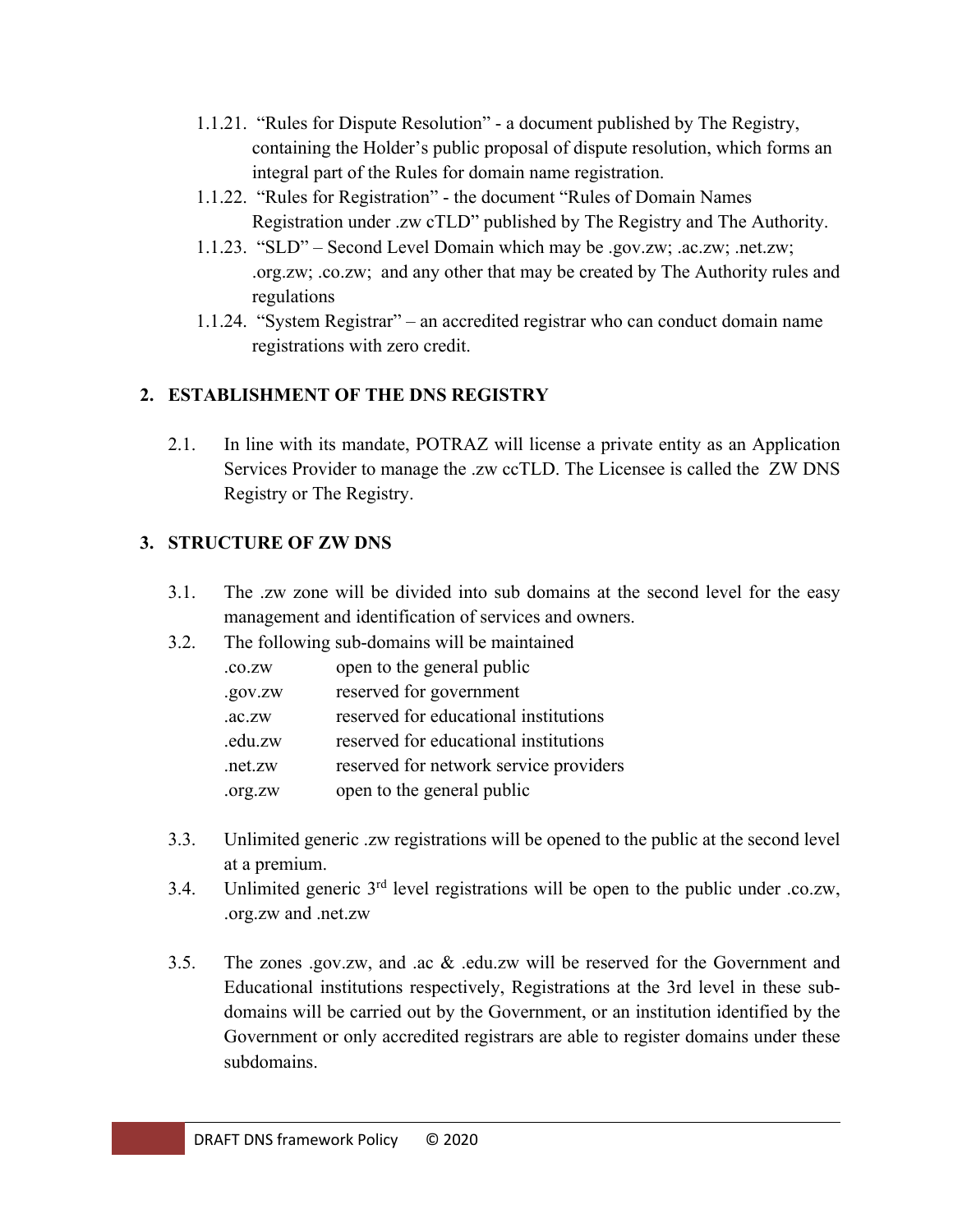3.6. One or two character domain registration will not be allowed at the  $2^{nd}$  and  $3^{rd}$  levels for use by the general public.

### **4. FUNCTIONS OF THE DNS REGISTRY**

- 4.1. The registry will establish a DNS management System/Platform based on the current EPP standards, or any standards provided as directed by the regulator from time to time.
- 4.2. The Registry will establish a that is robust, flexible and that allows for efficient communication between the registry system and registrars.
- 4.3. Access to the registry platform is reserved only to authenticated and authorized DNS Registrars
- 4.4. Accredited registrars will access the registry system through the administrator's defined EPP interface for purposes of registering objects and performing object management in accordance to the provisions RFC 33753.
- 4.5. The registry system's functions are therefore essentially:
	- 4.5.1. session management,
	- 4.5.2. domain registrations,
	- 4.5.3. domain updates,
	- 4.5.4. domain renewals,
	- 4.5.5. domain deletions,
	- 4.5.6. domain queries, and
	- 4.5.7. domain transfers.
- 4.6. The registry will come up with a comprehensive dispute resolution mechanism in consultation with the regulator and its stakeholders
- 4.7. The registry reserves the right in accordance with these provisions to activate, deactivate the registrar's right to use the system.
- 4.8. The Primary servers of the registry will be housed at the Harare Internet Exchange (HIX) and the DNS registry is expected to have regional and international anycast redundancy.
- 4.9. The registry is responsible for keeping the .zw zone data in a secure manner.
- 4.10. The .gov.zw zone is the responsibility of the Government Internet Service Provider (GISP) and may be delegated to GISP or not as per their requirements
- 4.11. The registry is responsible for keeping a reserved name list. This list comprises of names that cannot be registered by the public unless there is express authorization by relevant authorities.
	- Country Names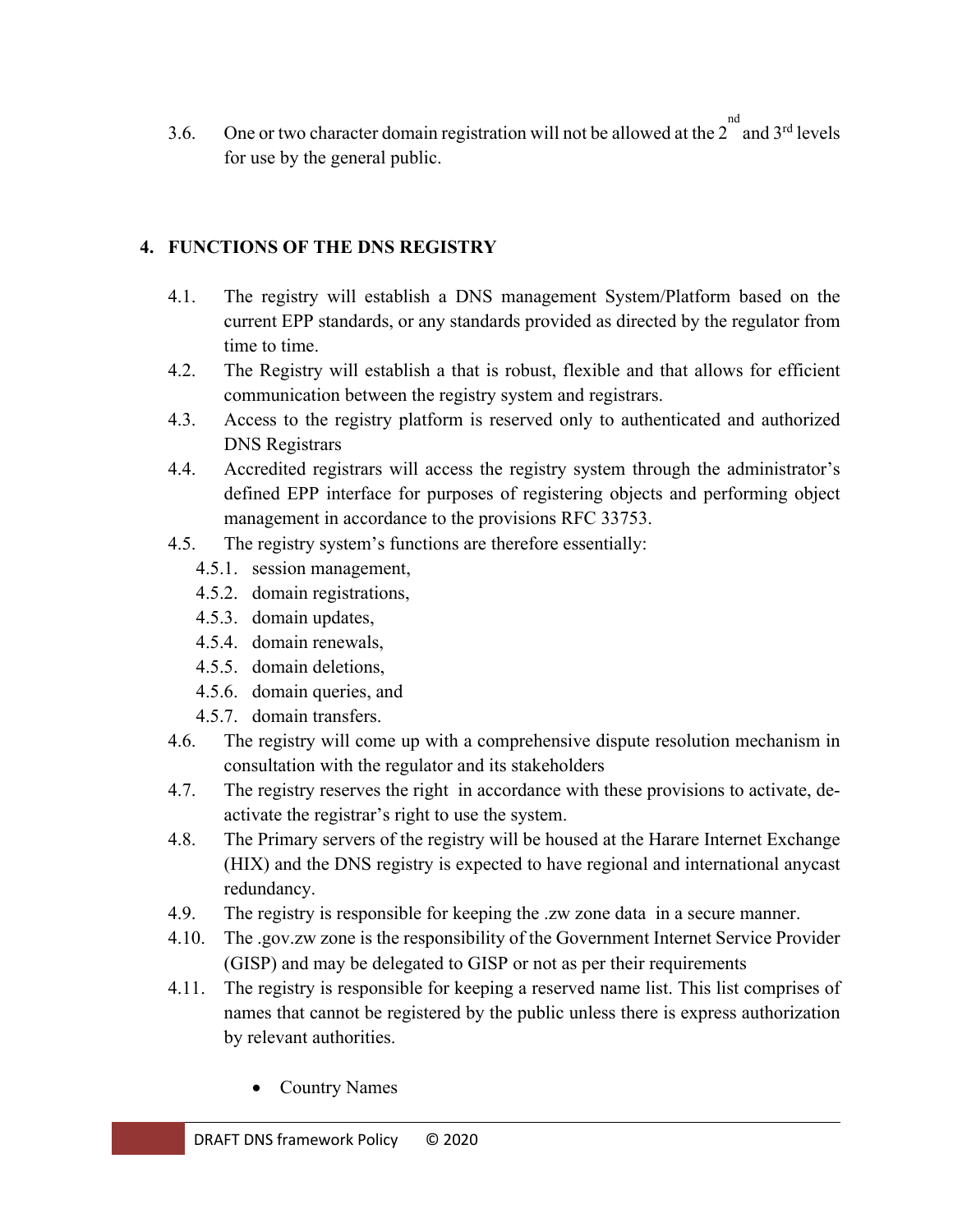- City names
- Constitutional Authorities
- Provinces.
- Government Departments names
- Specific geographic significant names
- National Monuments, dams, mountains etc
- 4.11.1. Phrases which may be regarded as obscene, scandalous, indecent or contrary to law or morality in any language. If the <Domain name> string is in a language other than English, it is your duty to inform The Registry as to what is the language and the meaning of the  $\alpha$  applied name string in that language.

# **5. RIGHTS AND DUTIES OF THE REGISTRY**

## 5.1. **Duties**

- 5.1.1. to perform the Domain Name registration and maintain such a registration in compliance with defined conditions,
- 5.1.2. to keep record of a registered Domain Name in the Central Register,
- 5.1.3. to keep a record of the delegated Domain Name in the zw zone; and
- 5.1.4. to make every effort that may be reasonably required to ensure a fault-free and smooth operation of the Central Register and the primary nameserver.
- 5.1.5. to review these Rules and other related documents for better carrying its functions.

# 5.2. **Rights**

The Registry has the right to terminate, at its discretion, a Domain Name registration if:

- 5.2.1. the information kept in relation to the Domain Name in the Central Register is untrue, incomplete or misleading,
- 5.2.2. no additional information is provided according to the article 11.4 within 15 days after sending the notice,
- 5.2.3. facts, on the basis of which the Domain Name was registered, change, for example if the Holder ceases to exist without any legal successor or dies without any heirs,
- 5.2.4. consent to the Rules of Registration or Rules for settlement of disputes was not granted in compliance with these documents,
- 5.2.5. such right arises from other provisions of the Rules of Registration.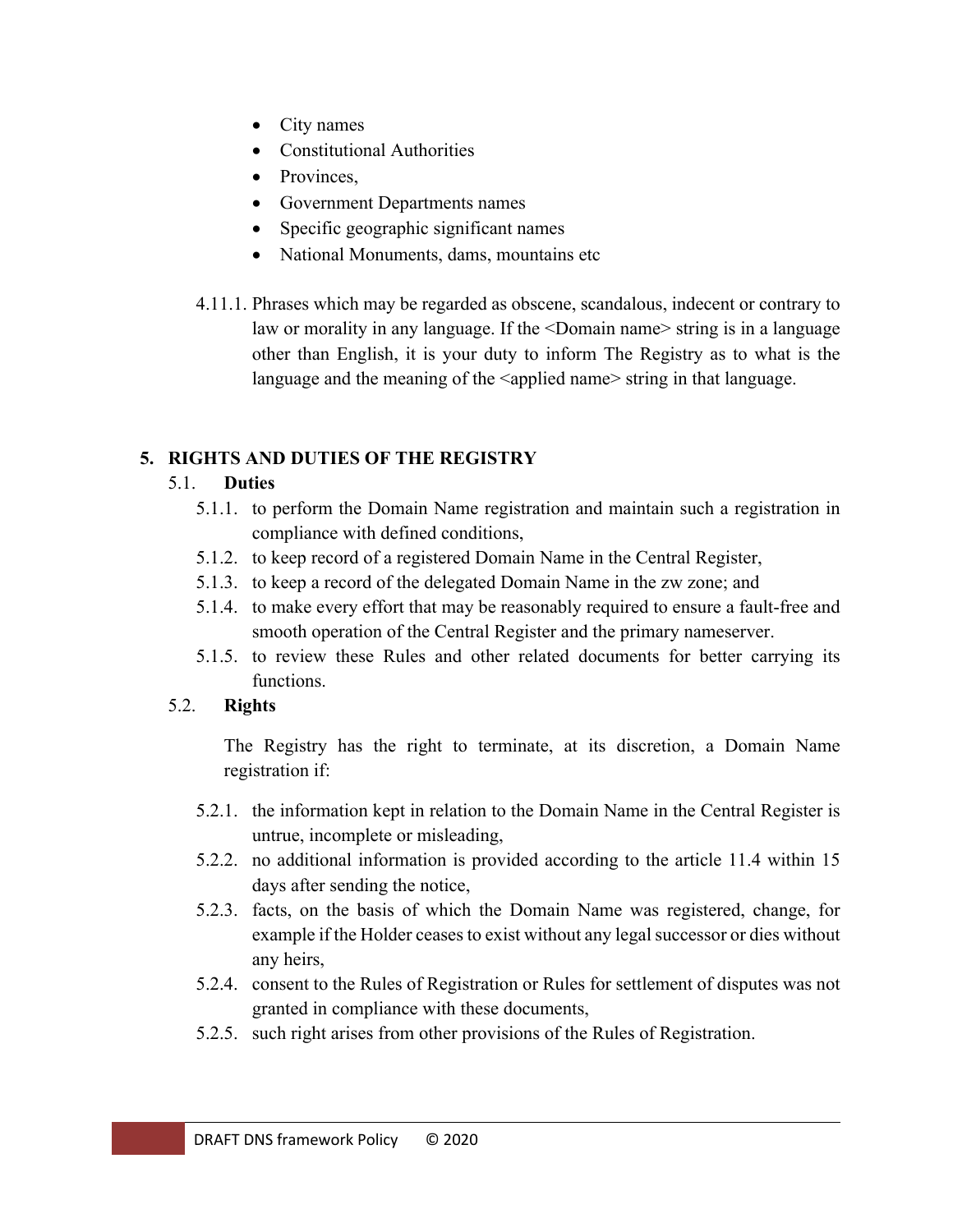#### **6. DOMAIN NAME REGISTRATION**

- 6.1. Zimbabwe supports a 3R model for DNS registration i.e (Registrant  $\rightarrow$ Registrar  $\rightarrow$  Registry)
- 6.2. Domain Names are registered through an accredited Registrar appointed by the Registry who is the custodian of .zw DNS Zone files in Zimbabwe.
- 6.3. The registration of domain names and the modification of information associated therewith can only be affected by authenticated registrars.
- 6.4. The Registrar is obliged to obtain the consent of every Applicant before registering a domain on the registry platform.

The following is considered to be a valid consent:

- 6.4.1. A Domain Name registration order has been placed,
- 6.4.2. The price has been paid for the Domain Name registration or, if relevant, for any other service that the Registrar may connect with registering the Domain Name,
- 6.4.3. The Holder has begun to use a Domain Name, or
- 6.4.4. The Holder has effected any other act toward the Registrar or Registry, provided that such an act pertains to changing records on the given Domain Name that are kept in the Central Registry.
- 6.5. Domains under the .zw are registered on a "first-come , first-served" basis. Conflict between an applicant or other party and an existing registrant is dealt with according to the Dispute resolution mechanism.
- 6.6. POTRAZ is entitled to make requests for any information relevant to any particular domain name for the purposes of legal, administrative, criminal or any other proceedings.
- 6.7. Registrars must registers the Domain Names according to the order in which the individual registration requests submitted through the Registrars were delivered. Registrars must files the records of every received registration request.
- 6.8. Trademark owners, registered companies and owners of intellectual property have a legitimate interest in protecting their brands. In the event of a conflict, priority is given to them.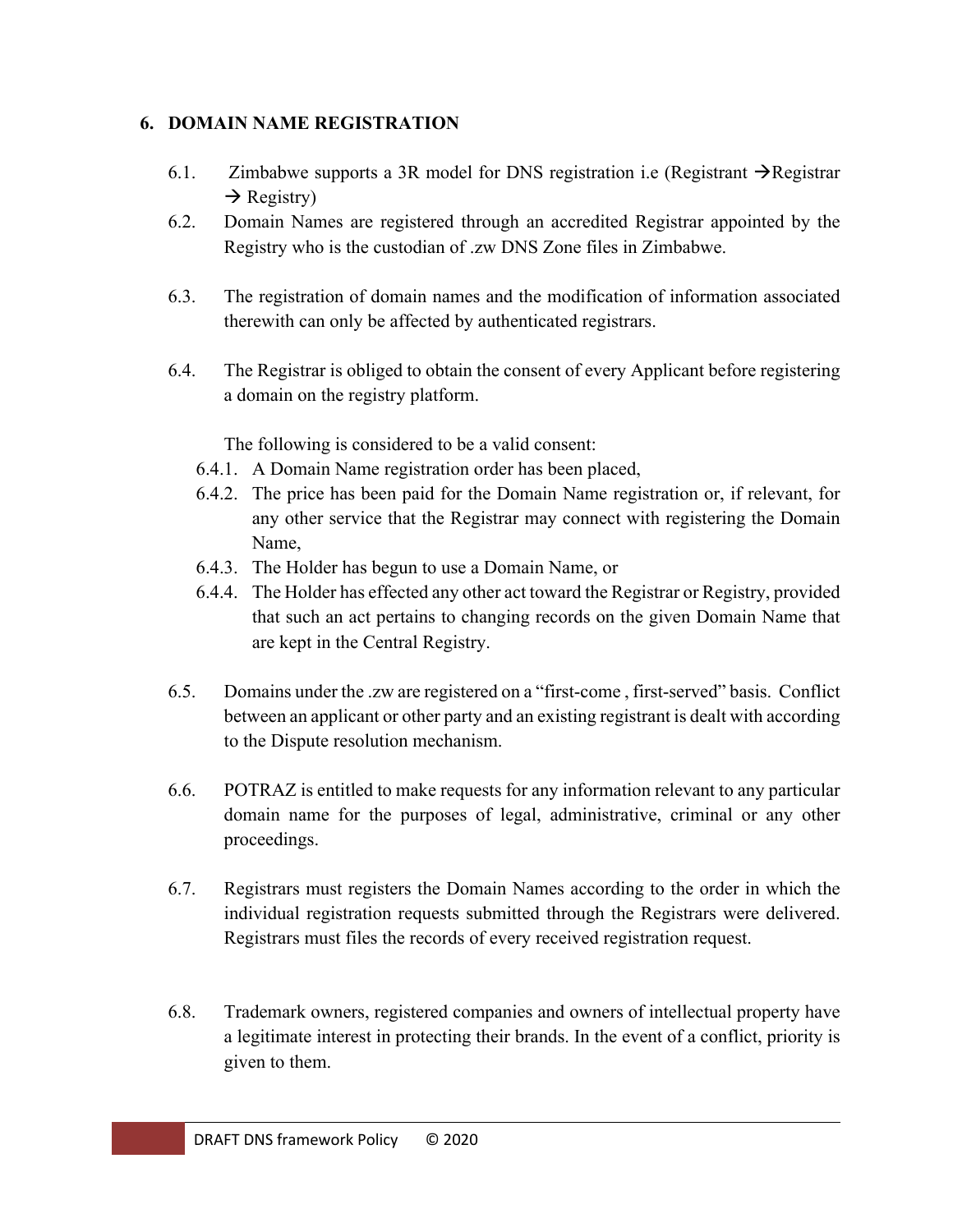- 6.9. Domain parking is discouraged, the registry is mandated to employ tools and means of identifying parked domains and de-registering them.
- 6.10. The Domain Name is registered always for an entire year beginning with the Day of Registration of the Domain Name and renewed annually.
- 6.11. Upon the registration of a Domain Name, the Domain Name is reserved for the Holder for the specified period of time.
- 6.12. The Registry will register the Domain Name if:
	- 6.12.1. The registration request form does not contain any imperfections preventing it from further processing;
	- 6.12.2. The existing Domain Name has been assigned with an existing Contact in the role of the Holder;
	- 6.12.3. All required information has been properly filled in;
	- 6.12.4. The Applicant agreed with the current version of the Rules of Registration and Rules for Dispute Resolution;
	- 6.12.5. The requested Domain Name is not, at the time of processing of the request, registered by the Central Register;
	- 6.12.6. The requested Domain Name conforms to the regulations for the creation of Domain Names (see Article 10), and
	- 6.12.7. Applicable payments of appropriate prices are settled concurrently with the registration.

### **7. DOMAIN NAME RENEWAL**

- 7.1. Domain Name registration is done via an Appointed Registrar.
- 7.2. Domain Names may be repeatedly renewed for whole multiples of a year:

The Registry will renew a registration if:

- 7.2.1. registrar receives a request for registration renewal at the latest on the day on which the period for which the Domain Name was registered elapses (this is without prejudice to the possibility to renew a Domain Name registration during the protection period
- 7.2.2. applicable payments of appropriate prices are settled concurrently.

### 8. **DOMAIN NAME DELEGATION**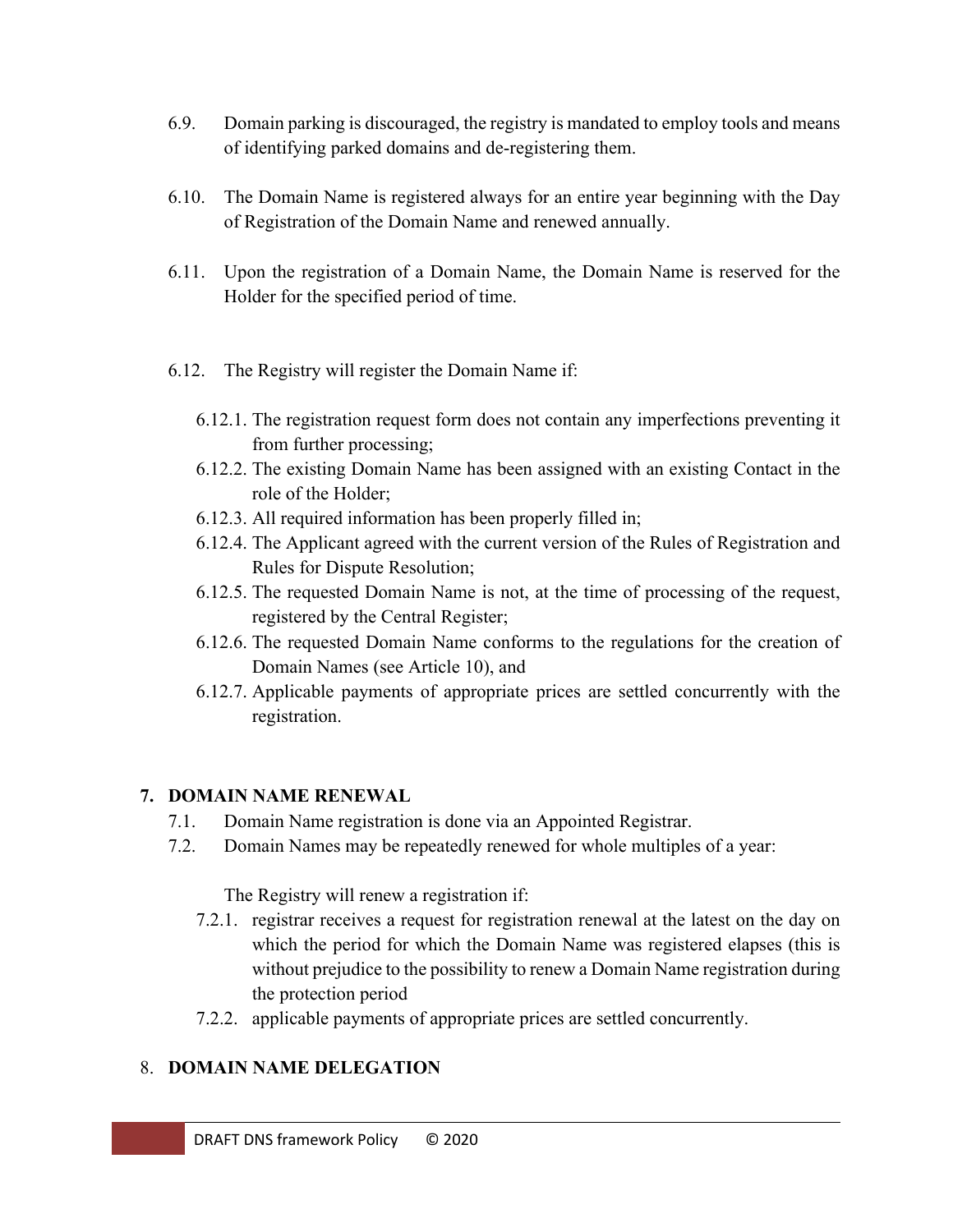- 8.1. the registry delegates a registered Domain Name, to which a minimum of one Nameserver set is assigned.
- 8.2. the registry is entitled to conduct manual or automated periodic technical inspections of nameservers in the Nameserver Set and of DS (Delegation Signer) records in the Key Set assigned to the Domain Name in order to make sure that there is no lame delegation.
- 8.3. When a Domain Name registration is cancelled, the Domain Name delegation is immediately terminated without notice.
- 8.4. When the assignment of a Nameserver Set to a Domain Name is canceled, the Domain Name delegation is canceled without further notice. A Domain Name delegation may also be canceled even if a Nameserver Set is still assigned to it.

### 9. **DOMAIN NAME TRANSFER**

- 9.1. The Registry will register a change of the Domain Name Holder (a Domain Name transfer) upon request submitted through the Appointed Registrar of the given Domain Name. The Appointed Registrar may submit a request for a change of the Domain Name Holder upon written request from the Holder and the future owner of the domain.
- 9.2. The Registrar is obliged to acquire the consent of the future Holder of the domain before transfer. Consent should be written and signed,
- 9.3. No entitlement to a refund of the paid price or any part thereof arises for the Holder from transferring its Domain Name.
- 9.4. The transfer of the Domain Name does not affect the latter's Day of Expiration.

### 10. **TERMINATION OF THE DOMAIN NAME REGISTRATION**

- 10.1. Domain names registration will expire yearly, this is done in order to deter domain parking and other illegal activities by Domain Names speculators.
- 10.2. The registry will cancel the registration of a Domain Name upon receiving a request from the domain holder through the Appointed Registrar of the Domain Name.
- 10.3. No entitlement to a refund of the paid price or any part thereof arises from canceling the registration of a Domain Name.
- 10.4. If a Domain Name registration is not renewed before the Day of Expiration, then on the Day of Expiration the Domain Name enters a "protection period" of 60 days.
- 10.5. The Domain Name registration may be renewed retrospectively from the Day of Expiration.
- 10.6. If the Domain Name is not renewed in the first 45 days of the protection period, the registry is obliged to notify the registrar who is entitled to terminate the Delegation of the Domain Name. In such a case, the Domain Name delegation cannot be renewed, any changes to the assigned Nameserver Set or assigning a different Nameserver Set to the Domain Name will no longer be possible.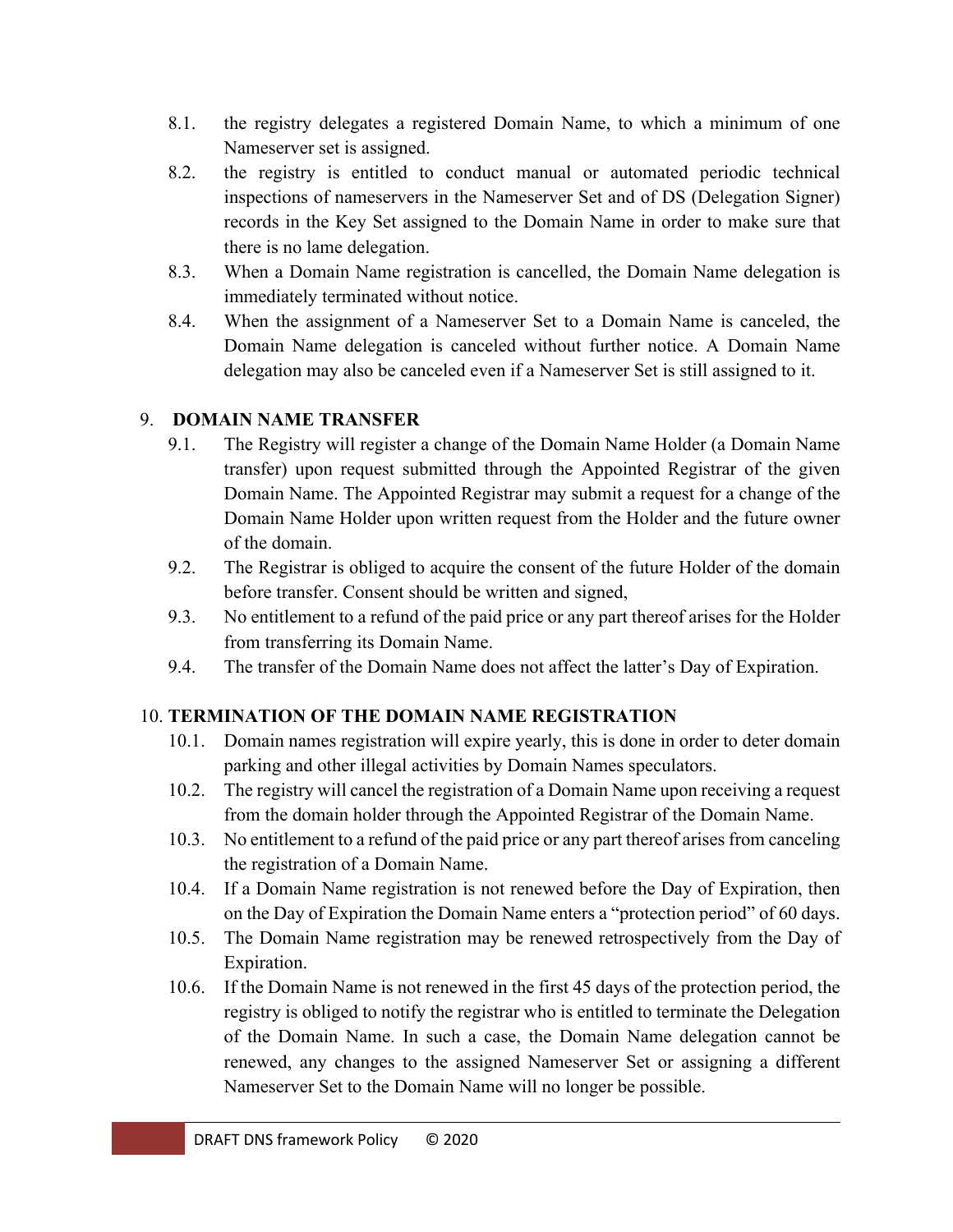- 10.7. The registration of a Domain Name expires when the protection period has elapsed unless the Domain Name registration is renewed during the protection period.
- 10.8. If the agreement between an Appointed Registrar and the Central Registry is terminated, based on which the Appointed Registrar enjoyed the Registrar status, the registrations of Domain Names registered through the Appointed Registrar will not be terminated. The Holder may designate another Appointed Registrar at any time afterwards.
- 10.9. A registered domain name shall be subject to revocation, where that name is identical or confusingly similar to a name in respect of which a right is recognized or established by national laws; or where;
	- 10.9.1. such name has been registered by its holder without rights or legitimate interest in the name; or
	- 10.9.2. has been registered or is being used in bad faith.

### **11. REGISTRATION OF CONTACTS**

- 11.1. A single Contact can be used for more than one Domain Name (Contact in the role of a Holder or an administrative Contact), Nameserver Set (a technical Contact) or a Key Set (a technical Contact).
- 11.2. Contacts are registered by means of a Registrar. By filing and completing application in this respect, the given person expresses its consent

# **12. CHANGES AND THEIR AUTHORIZATION**

- 12.1. The wording of a Domain Name cannot be modified.
- 12.2. The Registrar, who requested the change, is responsible towards the registry for authentication, authorization and validity of such an instruction.
- 12.3. The Registry will change data in the Central Registry Zones or database upon request by the persons that are stated for each of the Domain Names, Contacts, Nameserver Sets, and Key Sets, as the persons authorized to make such changes, provided that the request is submitted by means of the relevant Registrar.
- 12.4. For a Contact that is a legal entity, apart from the person stated in the Contact record, acts may also be effected by a person or persons authorized to act on behalf of the legal entity. In such a case, an officially certified signature is required for the authentication.
- 12.5. The officially certified signature shall also be accompanied by an original or certified copy of an excerpt from the relevant authority. The name of the legal entity in the official excerpt must be identical with the legal entity's name stated in the Contact in the field meant to show the name of the company or organization;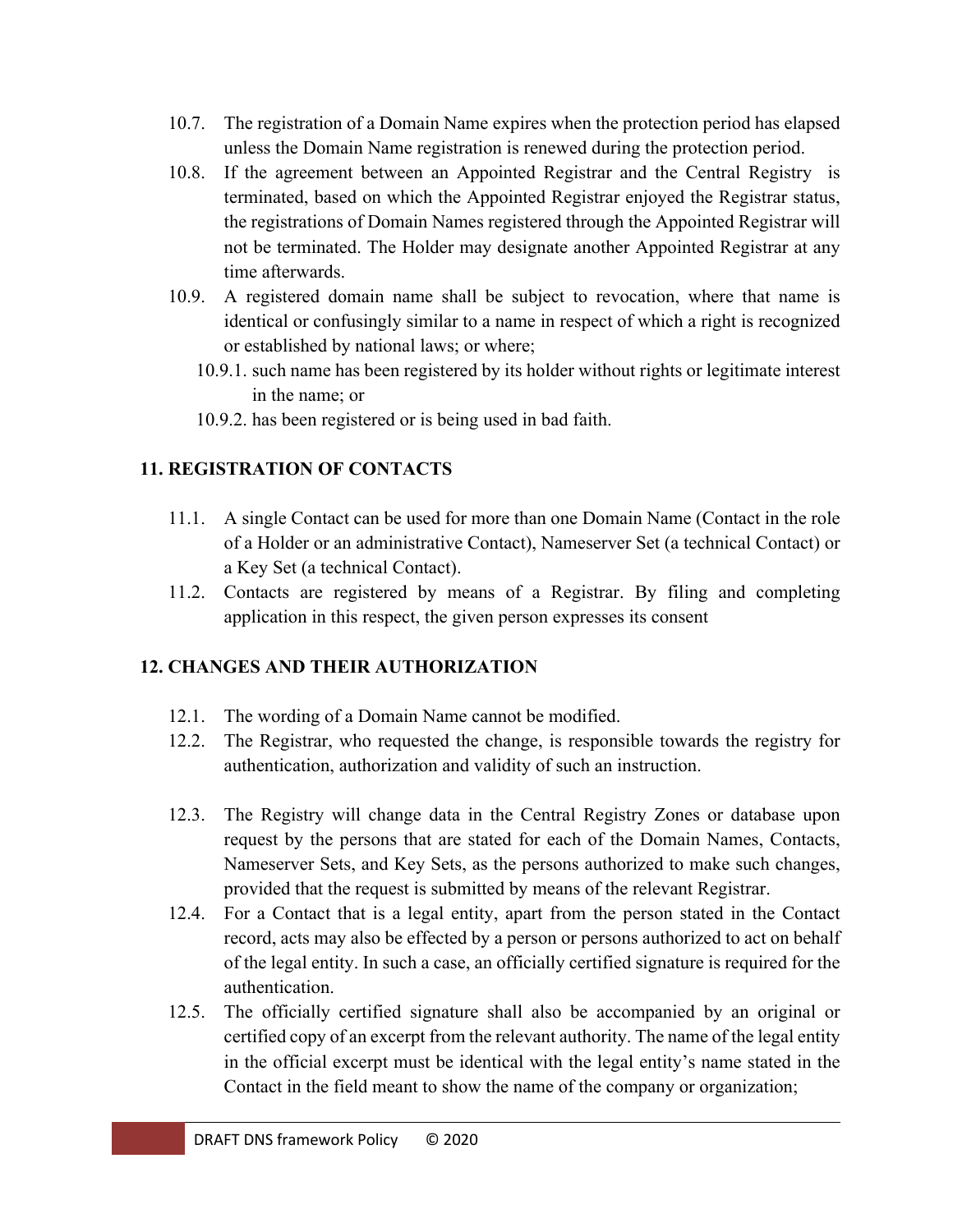12.6. Changing Domain Name information.

A request for changing Domain Name data may only be made through an Appointed Registrar except for changing the Appointed Registrar; this type of change can only be made by means of a new Appointed Registrar. Items allowed to be changed are as below:

- Domain Name Can't be changed
- Administrative Contact
- Appointed Registrar
- Nameserver Set
- Contact for the existing Key Set
- Key Set Holder
- Technical contact
- Transfer Holder and the new Holder
- Delegation Signer (SD) record Technical Contact
- 12.7. Changing Contact information

Contact data may be changed by means of the Appointed Contact Registrar. Item name Contact entitled to confirm the change Identifier Can't be changed Other data (exclusive of Identifier) Relevant Contact

#### 13. **PRICE AND FEES**

- 13.1. The price of domain name registration by the Registrar to the Holder is set by an agreement between the Registrar and the Holder and shall not exceed the published amount.
- 13.2. The registry will apply for the base tariff of domain names, or notify the Regulator of any changes in the price of domain names.

#### 14. **RULES FOR CREATING A DOMAIN NAME**

- 14.1. Domain names have international reach, and as such they are subject to international rules and ICANN and IETF Regulations on domain names
- 14.2. **Domain** Names must conform to regulations RFC 1034, 1035, 1122, 1123 and any regulations superseding or amending these. This concerns especially the following conditions:
	- 14.2.1. Domain Name may contain only characters [a-z,0-9,-] only;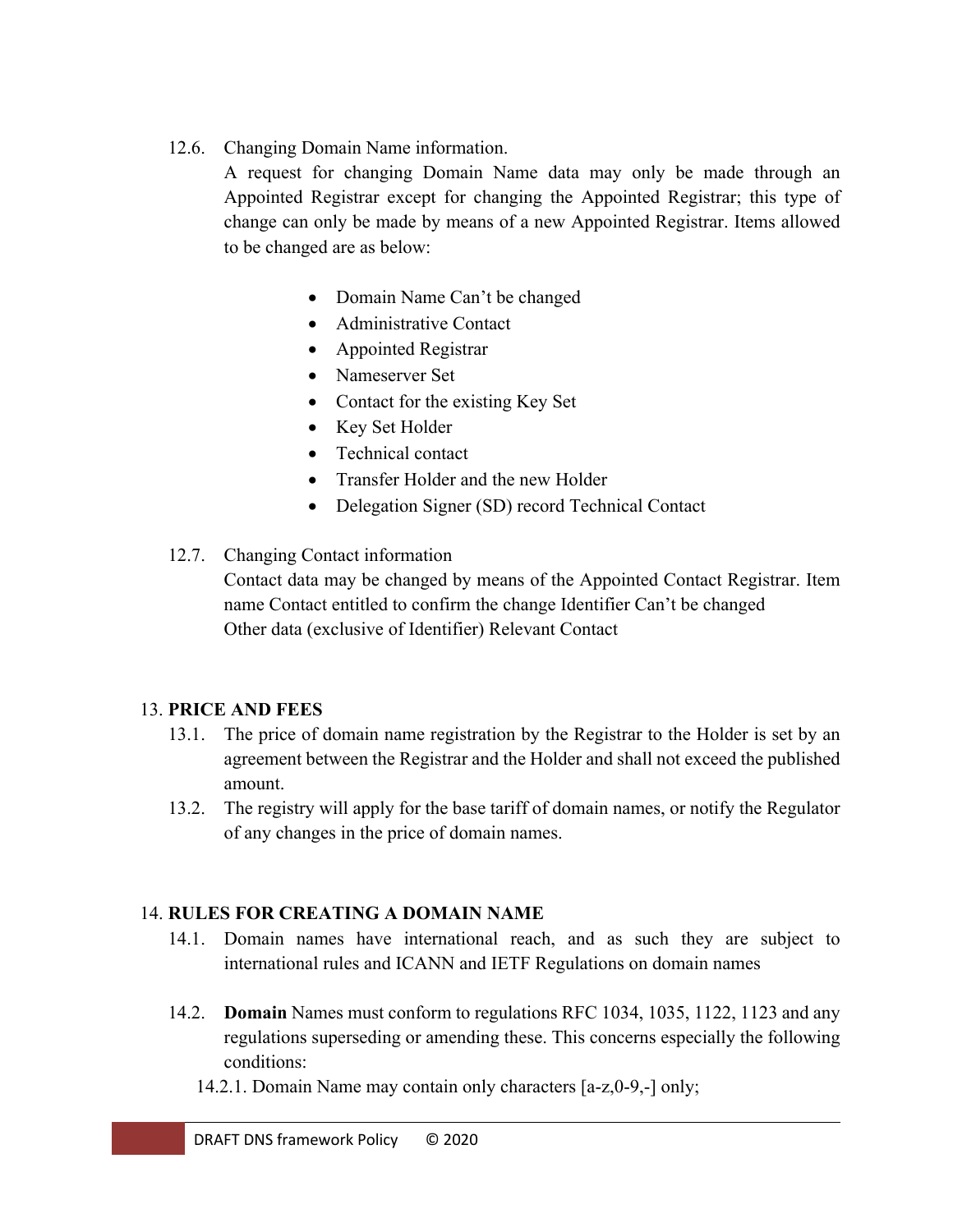- 14.2.2. The maximum Domain Name Length is not more than 63 characters;
- 14.2.3. A Domain Name must not begin or end with "-" character;
- 14.2.4. A Domain Name must not contain two "-" characters in sequence.
- 14.3. **In** addition to article 13.1 the current policies governing the registration under third level domain category are as follows:
	- 14.3.1. <name>.zw

Open to the general public for registration

14.3.2. <mame>.co.zw

Only for registered company or business entity as defined under national laws and individuals registering their own domain names.

14.3.3. <name>.org.zw

Only for none profit making organizations.

14.3.4. <name>.gov.zw

Only for formal Zimbabwe Governmental entities as recognized through parliament or on production of a letter from relevant Permanent Secretary of the relevant government Ministry where the registrant belongs.

14.3.5. <name>.ac.zw

Only for formal academic or technical institutions with relevant accreditation from the Ministry of Education.

and

- 14.3.6. Any other third level that may be established, relevant restrictions may apply.
- 14.3.7. The registry may cancel the registration of a Domain Name that is worded contrary to the Zimbabwean Culture and values, or domain names that incite violence and instability.

### **15. PERSONAL DATA AND CENTRAL REGISTER DATA PROTECTION**

15.1. The Central Register is kept by the Registry or an entity authorized by it. POTRAZ is Data Protection Authority of Zimbabwe and will issue guidelines on the keeping of personal data from time to time. The registry is the administrator of personal data kept in the Central Register. A Registrar is a processor of such data.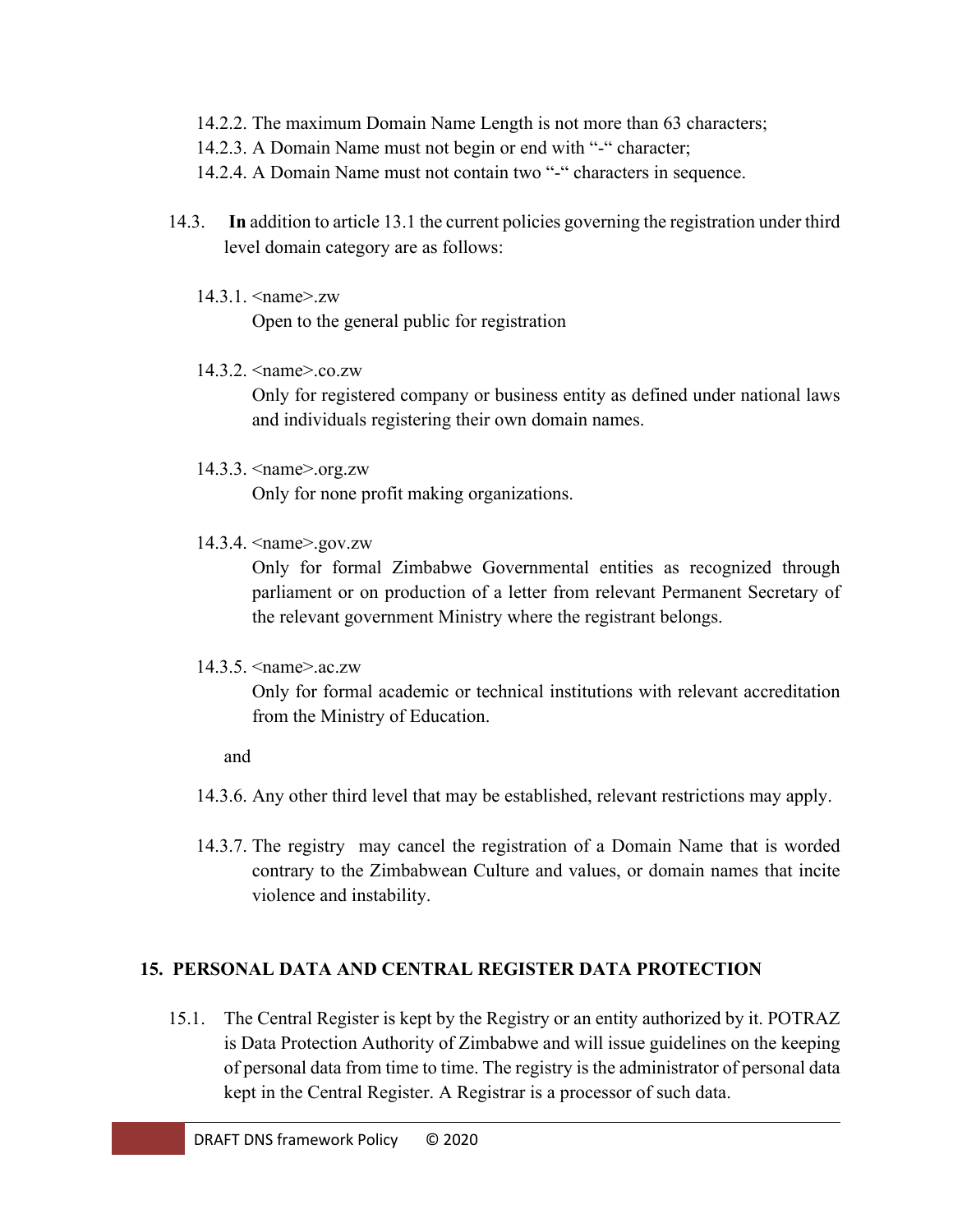- 15.2. The registry is obliged to keep data for non-Zimbabwean nationals in line with the provisions of the European GDPR or better.
- 15.3. A person submitting an application for the registration of a Domain Name, Holder or Contact, or an application for changing data pertaining to a Domain Name, Holder or Contact
	- 15.3.1. grants by lodging such an application his/her consent with processing his/her personal data specified in the application for the purpose of maintaining and administering the Central Register, as well as with making certain data public through the mediation of the Internet within the framework of information services rendered by the Registry.
	- 15.3.2. is liable for the correctness of all data specified in the registration application pertaining to persons mentioned in such an application, and declares that these are not cover or fake names, that such a person has obtained consent from all persons whose personal data are to be recorded in the Central Register on the basis of the application, and undertakes to obtain such consent in the event of any changes of such persons or data pertaining to such persons.
	- 15.3.3. is obliged to report any changes of the data submitted to the Registry through the mediation of the Registrar without any undue delay.
	- 15.3.4. is obliged to act in such way that in consequence of his/her doing no duplicate records of Contacts arise, and no identical
- 15.4. Appendix No. 1 states what pieces of information used in the Domain Name records, Contacts and Nameserver Sets are compulsory.
- 15.5. the Registry is entitled to call on the Holder, or the person concerned, to provide any information essential for the identification of these persons, in the case that providing such information is necessary for unambiguous identification within the framework of a legal, arbitrary, administrative or criminal or any other proceedings in progress;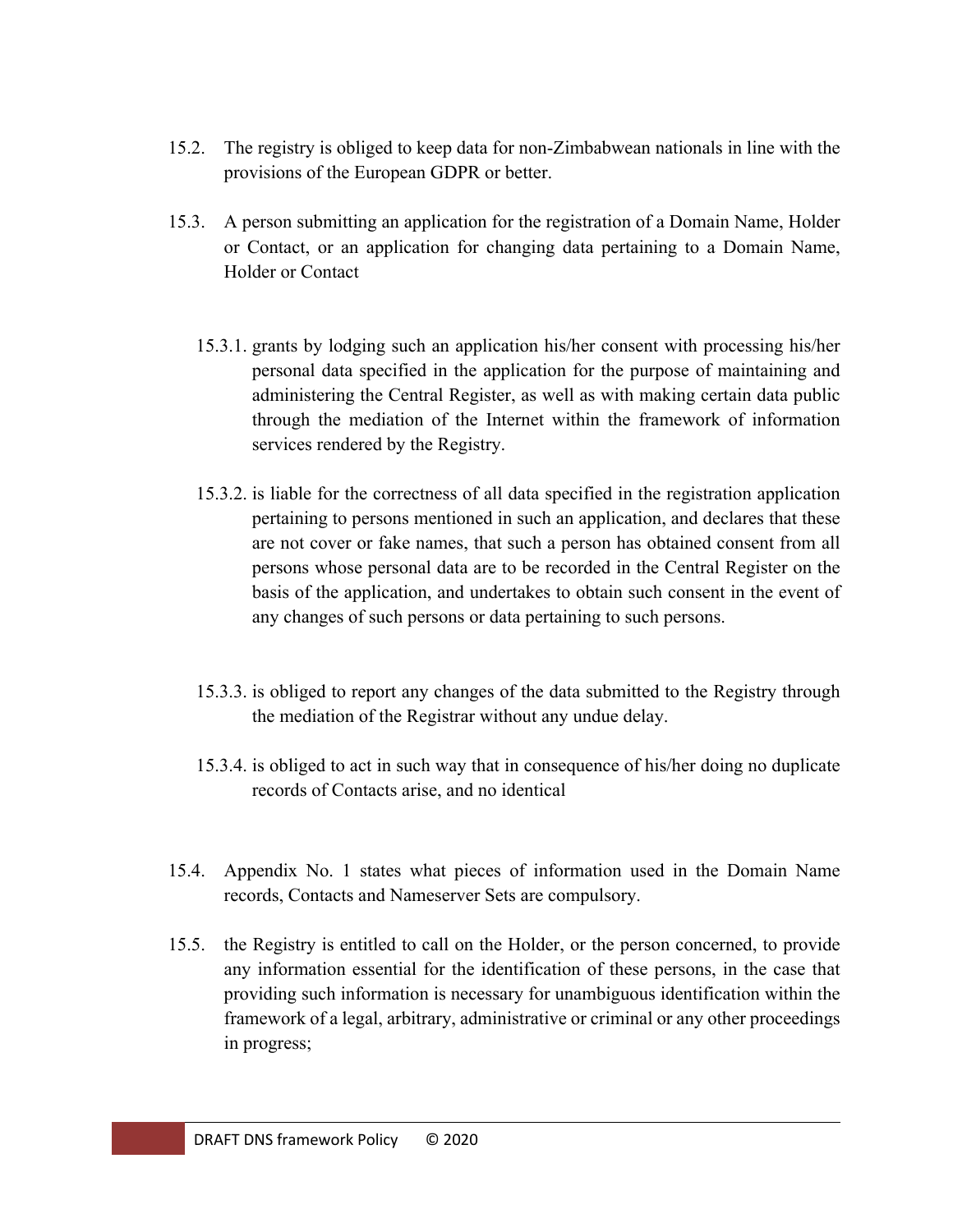- 15.6. Appendix No. 1 states what pieces of information used in the Domain Name records, Contacts and Nameserver Sets can be marked as hidden. In the case that such a piece of information is marked as hidden, it means that it is not published through the public information services (WHOIS), but the right of The Authority to keep such information in the Central Register and to provide it for technical reasons necessary for running the Central Register to the Registers remains unaffected.
- 15.7. The Registry is entitled to provide information marked in the Central Register as hidden to the state administrative bodies and to other relevant authorities, in compliance with the law and within the framework of their official activity. Therefore, it is possible to provide only information related to the specific Contacts or specific Domain Names. Under the same conditions, the Registry is also entitled to provide information about historical data, if available.
- 15.8. The Registry is entitled, at its discretion, to optimize the information kept in the Central Register. For this purpose The Registry is entitled to merge Contact records differing only by the identifier of the Contact. In the case that The Registry performs such a merger, all links of the merged Contacts to the Domain Names, Nameserver Sets, and Key Sets will be preserved so that these links are transferred onto the Contact with which the other Contacts were merged with. The affected persons will be notified by The Registry of such a merger.
- 15.9. the Registry is entitled to accept technical measures aimed especially at limitation of the direct online operation endangering the stability of its systems, even if such measures lead or may lead to limitations of availability of the DNS Registry services, functioning of the registered Domain Names, name servers etc. The Registry does not bear any responsibility for the damages incurred, but it is obliged to make every effort that may be reasonably required to terminate such measures as soon as possible.
- 15.10. The cancellation of a Domain Name carried out by The Registry pursuant to the Rules of Registration does not constitute any title to the return of any fulfillment accepted by The Registry from the Holder or any other person in relation to the Domain Name whose registration is to be cancelled.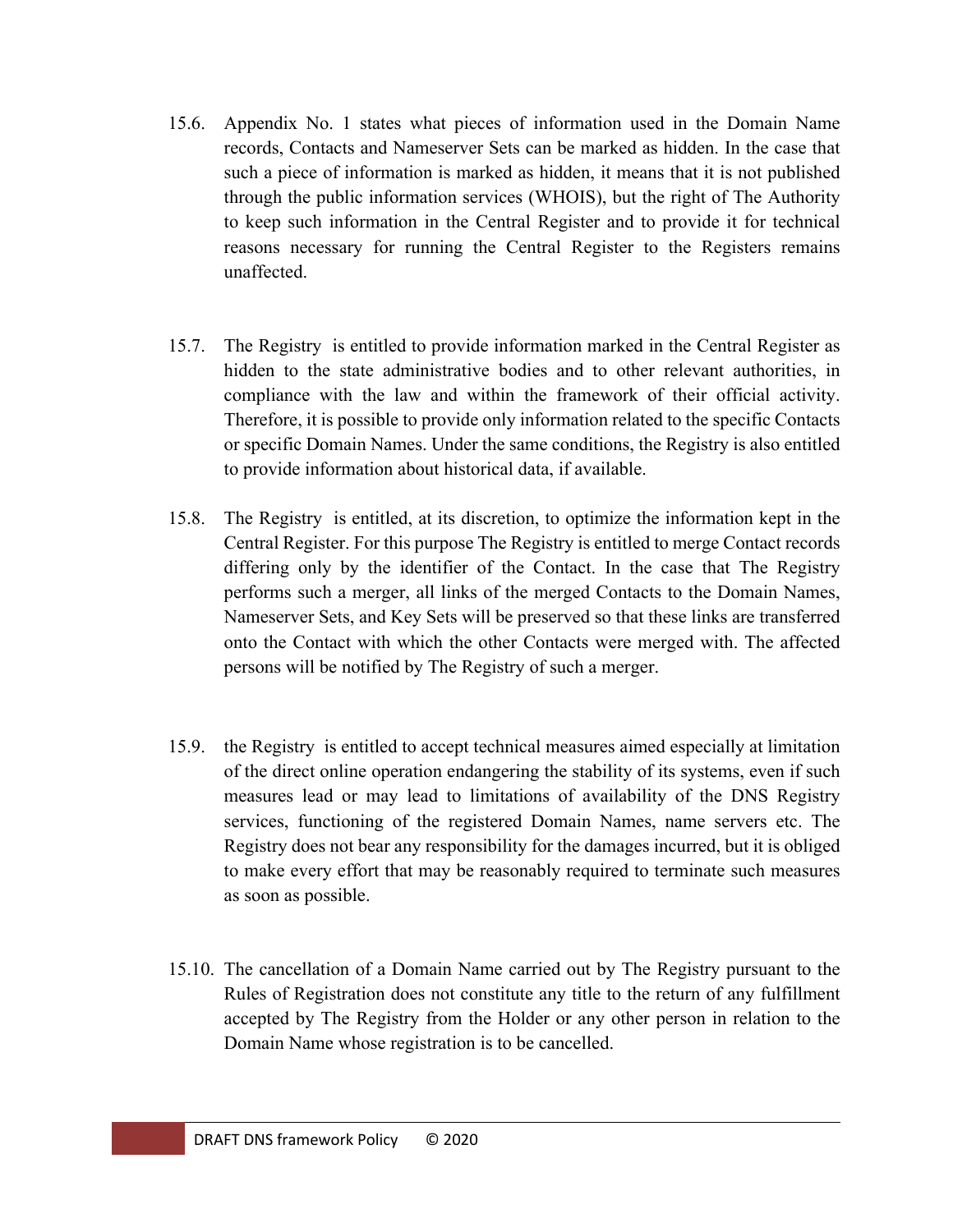#### **16. LIABILITY FOR DAMAGES**

- 16.1. The Domain Name, its registration or use may infringe or cyber-squat third parties' rights to other Domain Names, registered trademarks, trade names, names, business names, or legal regulations dealing with unfair competition, protection of person etc. Submitting an application for a Domain Name registration, the Holder confirms that being aware of the potential infringement of the above-specified rights and legal regulations, he/she has made every endeavor to a reasonable extent so as to make sure that no such rights and legal regulations are infringed by the registered Domain Name.
- 16.2. The Holder shall be liable for damages caused to The Registry by stating incorrect or misleading data or using a Domain Name contrary to the Rules of Registration or in a manner infringing third parties' rights.
- 16.3. The Registry is not in authority to assess the justice of any application for a Domain Name registration in terms of third parties' rights or justified interests.
- 16.4.
- 16.5. The Holder understands that the registration of a Domain Name does not constitute any protection against third parties' objections to the registration or use of the Domain Name concerned.
- 16.6. The registry does not bear any responsibility for the functioning of the delegated nameservers assigned to the Domain Name. it is the responsibility of the Domain Owner to make sure that the nameservers are valid, and are functioning correctly.

### **17. MUTUAL COMMUNICATION**

- 17.1. Communication between The Authority and the Holder of the Domain Name is carried out through the Appointed Registrar.
- 17.2. Communication between The Authority and the Registrar is carried out in the way specified by the trading terms for Registrars.
- 17.3. Written communication according to these Rules of Registration is considered as preserved if carried out by wire or electronic means enabling the receipt of the content of such communication and identification of the persons conducting the communication.

# **18. RESOLUTION OF DISPUTES BETWEEN HOLDER AND THE REGISTRY**